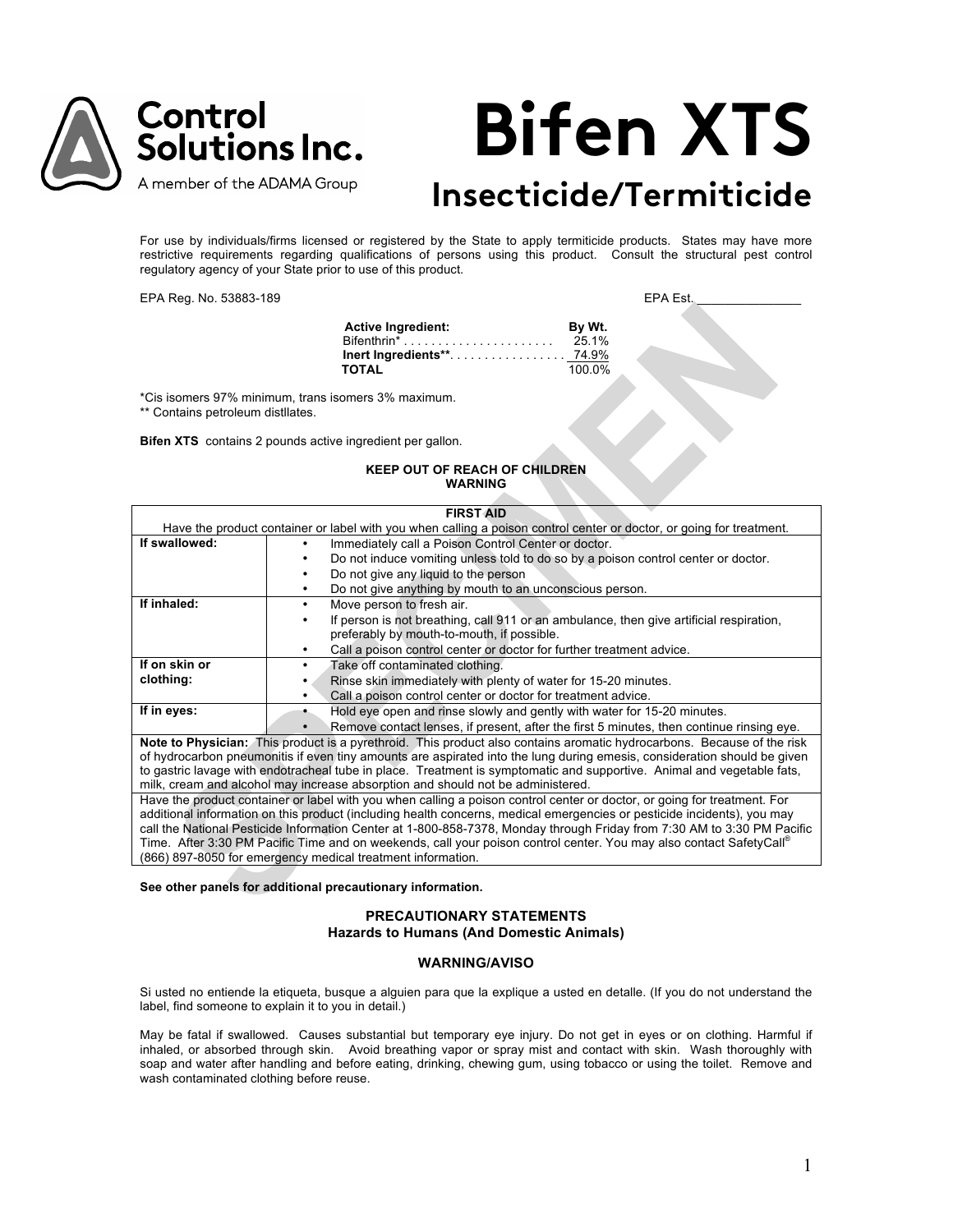All pesticide handlers (mixers, loaders, and applicators) must wear long-sleeved coveralls worn over a minimum of shortsleeved shirt and short pants, socks, chemical-resistant footwear, chemical-resistant gloves and protective eyewear. After the product is diluted in accordance with label directions for use, and/or when mixing and loading using a closed spray tank transfer system, or an in-line injector system, shirts, pants, socks, shoes, and waterproof gloves are sufficient. In addition, all pesticide handlers must wear a respiratory protection device (NIOSH approved respirator with any R, P, or HE filter, or a or a NIOSH approved respirator with an organic vapor (OV) cartridge or canister with any R, P or HE prefilter), when handling the concentrate or when working in a non-ventilated space. All pesticide handlers must wear protective eyewear when working in non-ventilated space or applying termiticide by rodding or sub-slab injection.

Net Contents: 1Qt.—55Gal.

#### **Environmental Hazards**

This pesticide is extremely toxic to fish and aquatic invertebrates. Do not apply when weather conditions favor drift from treated areas. Care should be used when spraying to avoid fish and reptile pets in/around ornamental ponds.

This pesticide is highly toxic to bees exposed to direct treatment or residues on blooming crops or weeds. Do not apply **Bifen 2 LB** or allow it to drift to crops or weeds on which Bees are actively foraging. Additional information may be obtained from your Cooperative Extension Service.

To protect the environment, do not allow pesticide to enter or run off into storm drains, drainage ditches, gutters or surface waters. Applying this product in calm weather when rain is not predicted for the next 24 hours will help to ensure that wind or rain does not blow or wash pesticide off the treatment area. Rinsing application equipment over the treated area will help avoid run off to water bodies or drainage systems.

#### **Physical/Chemical Hazards**

Combustible. Do not use or store near heat or open flame. **Do not apply** this product in or on electrical equipment due to the possibility of shock hazard.

#### **DIRECTIONS FOR USE**

It is a violation of Federal Law to use this product in a manner inconsistent with its labeling.

Do not apply by air.

Do not use in greenhouses or nurseries.

Do not water the treated area to the point of run-off.

Do not make applications during rain.

Application is prohibited directly into sewers or drains, or to any area like a gutter where drainage to sewers, storm drains, water bodies, or aquatic habitat can occur. Do not allow the product to enter any drain during or after application.

All outdoor applications must be limited to spot or crack-and-crevice treatments only, except for the following permitted uses:

- (1) Treatment to soil or vegetation around structures;
- (2) Applications to lawns, turf, and other vegetation;
- (3) Application to building foundations, up to a maximum height of 3 feet.

Other than applications to building foundations, all outdoor applications to impervious surfaces such as sidewalks, driveways, patios, porches, and structural surfaces (such as windows, doors, and eaves) are limited to spot and crackand-crevice applications, only.

Application is prohibited directly into sewers or drains, or to any area like a gutter where drainage to sewers, storm drains, water bodies, or aquatic habitat can occur. Do not allow the product to enter any drain during or after application.

When treating adjacent to an existing structure, the applicator must check the area to be treated, and immediately adjacent areas of the structure, for visible and accessible cracks and holes to prevent any leaks or significant exposures to persons occupying the structure. People present or residing in the structure during application must be advised to remove their pets and themselves from the structure if they see any signs of leakage. After application, the applicator is required to check for leaks. All leaks resulting in the deposition of termiticide in locations other than those prescribed on this label must be cleaned up prior to leaving the application site. Do not allow people or pets to contact contaminated areas or to reoccupy contaminated areas of the structure until the clean-up is completed.

# **Additional Application Restrictions for Residential Outdoor Surface and Space Sprays:**

All outdoor applications must be limited to spot or crack-and-crevice treatments only, except for the following permitted uses:

- 1. Applications to soil or vegetation around structure;
- 2. Applications to lawns, turf, and other vegetation;
- 3. Applications to building foundations, up to a maximum height of 3 feet above grade;
- 4. Applications to underside of eaves, soffits, doors, or windows permanently protected from rainfall by a covering,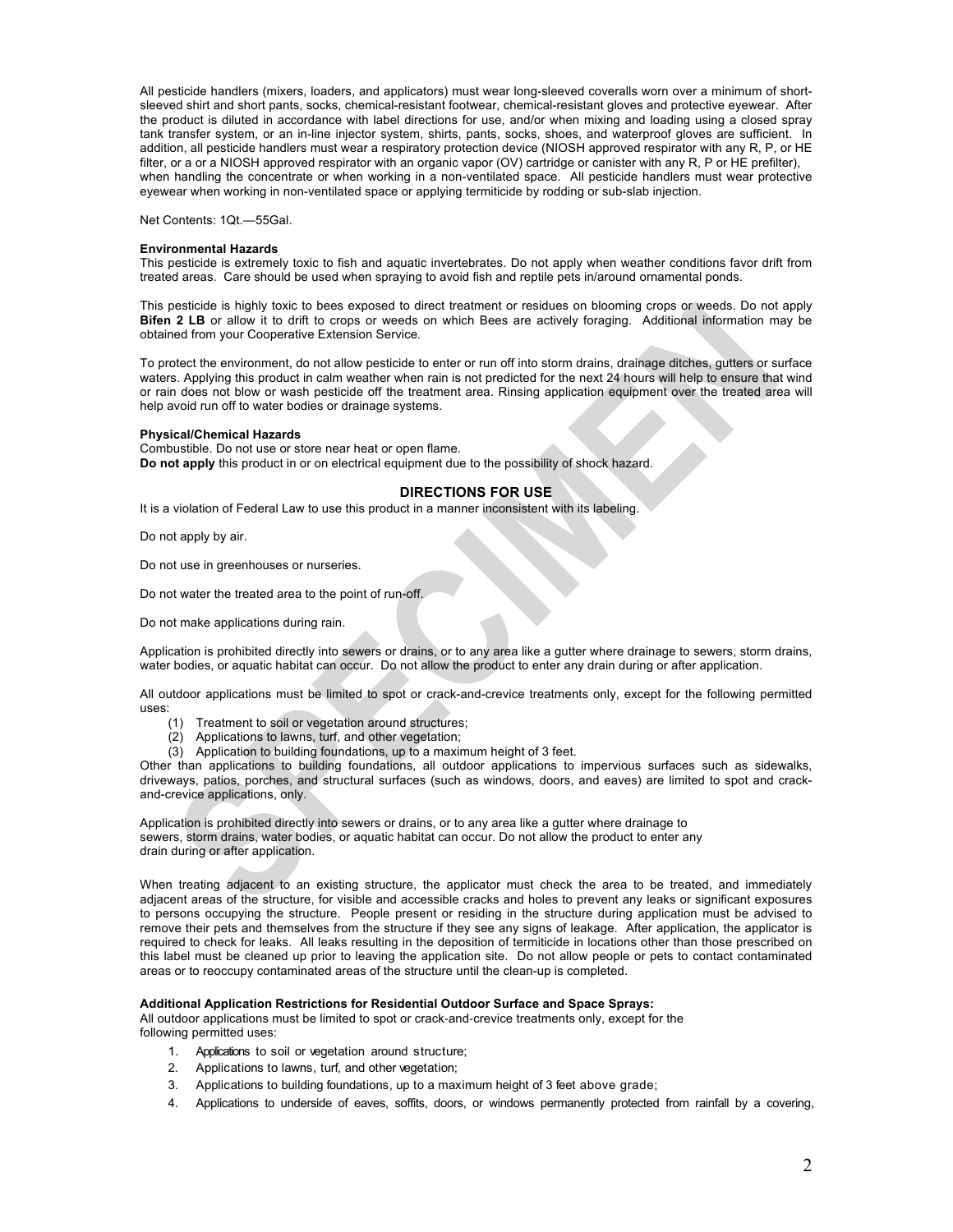overhang, awning or other structure;

- 5. Applications around potential pest entry points into buildings, when limited to a surface band not to exceed one inch in width;
- 6. Applications made through the use of a coarse, low pressure spray to only those portions of surfaces that are directly above bare soil, lawn, turf, mulch or other vegetation, as listed on this label, and not over an impervious surface, drainage or other condition that could result in runoff into storm drains, drainage ditches, gutters, or surface waters, in order to control occasional invaders or aggregating pests.

Other than applications to building foundations, all outdoor applications to impervious surfaces such as sidewalks, driveways, patios, porches and structural surfaces (such as windows, doors, and eaves) are limited to spot and crack-and-crevice applications, only.

# **GENERAL INFORMATION**

Do not use on plants being grown for sale or other commercial use, or for commercial seed production, or for research purposes. For use on plants intended for aesthetic purposes or climatic modifications and being grown in ornamental parks and gardens, interior plantscapes, or lawns and grounds.

**Bifen XTS** prevents and controls termite infestations in and around structures and constructions.

**Bifen XTS** used in and around structures and building construction will prevent and control termite infestations.

To institute a barrier between the wood and the termites in the soil, the chemical dilution must be effectively dispersed in the soil. It is important to remove unnecessary materials that contain cellulose and wood from around foundation walls, crawl spaces (inside of structure), and porches, and fix damaged plumbing and construction grade in order to deny termite access to moisture. Treat the soil around untreated structural wood in contact with soil as stated below.

To use **Bifen XTS** effectively, it is important that the service technician be familiar with current control practices including trenching, rodding, sub-slab injection, low-pressure spray applications, coarse fan spraying of soil surfaces, crack and crevice (void) injection, excavated soil treatment and brush and spray applications to infested or susceptible wood. Using these techniques correctly is essential to prevent or control infestations by subterranean termite species of genera *Reticulitermes, Zootermopsis, Coptotermes and Heterotermes.* When determining what procedures to follow, the service technician should consider certain variables. Some of the variables to consider are species biology and behavior, structure design, heating, ventilation, and air conditioning (HVAC) systems, water table, soil type and compaction, grade conditions, and the location and type of domestic water supplies and utilities.

For information concerning the most up to date control practices in a given region or locale, consult the local resources for structural pest control, state cooperative extensions or regulatory agencies.

# **Subterranean Termite Control – General Directions**

**Important:** Observe the following precautions to avoid contamination of public and private water supplies:

- Use anti-backflow equipment and procedures to prevent insecticide from being siphoned into water supplies.<br>• De not contaminate cisterns, wells, or other water tanks by treating the soil beneath these structures
- Do not contaminate cisterns, wells, or other water tanks by treating the soil beneath these structures.
- Do not treat soil where runoff may occur.
- Do not treat soil water-saturated or frozen soil.
- Consult local and state specifications for recommended treatment practices in your area.
- If local or state specifications do not exist, consult the Federal Housing Administration (H.U.D.) guidance documents.

**Note:** For the purposes of this label, crawl spaces are defined as being inside of the structure.

**Critical Areas:** Points at which the foundation is penetrated or abuts another structure are critical areas. These include bath traps, cracks and expansion joints, utility entry points, and adjacent structures such as patios, slab additions, and stairs.

# **Structures with Wells/ Cisterns Inside Foundations**

Structures that contain wells or cisterns within the foundation of a structure can only be treated using the following techniques:

- 1. Do not treat soil while it is beneath or within the foundation or along the exterior perimeter of a structure that contains a well or cistern. The treated backfill method must be used if soil is removed and treated outside/away from the foundation. The treated backfill technique is described as follows:
	- a) Trench and remove soil to be treated onto heavy plastic sheeting or similar material or into a wheelbarrow.
	- b) Treat the soil at the rate of 4 gallons of dilute dilution per 10 linear feet per foot of depth of the trench, or 1 gallon per 1.0 cubic feet of soil. See "Mixing Directions" section of this label. Mix thoroughly into the soil taking care to contain the liquid and prevent runoff or spillage.
	- c) After the treated soil has absorbed the diluted dilution, replace the soil into the trench.
- 2. Treat infested and/or damaged wood in place using an injection technique such as described in the "Control of Wood Infesting Insects" section of this label.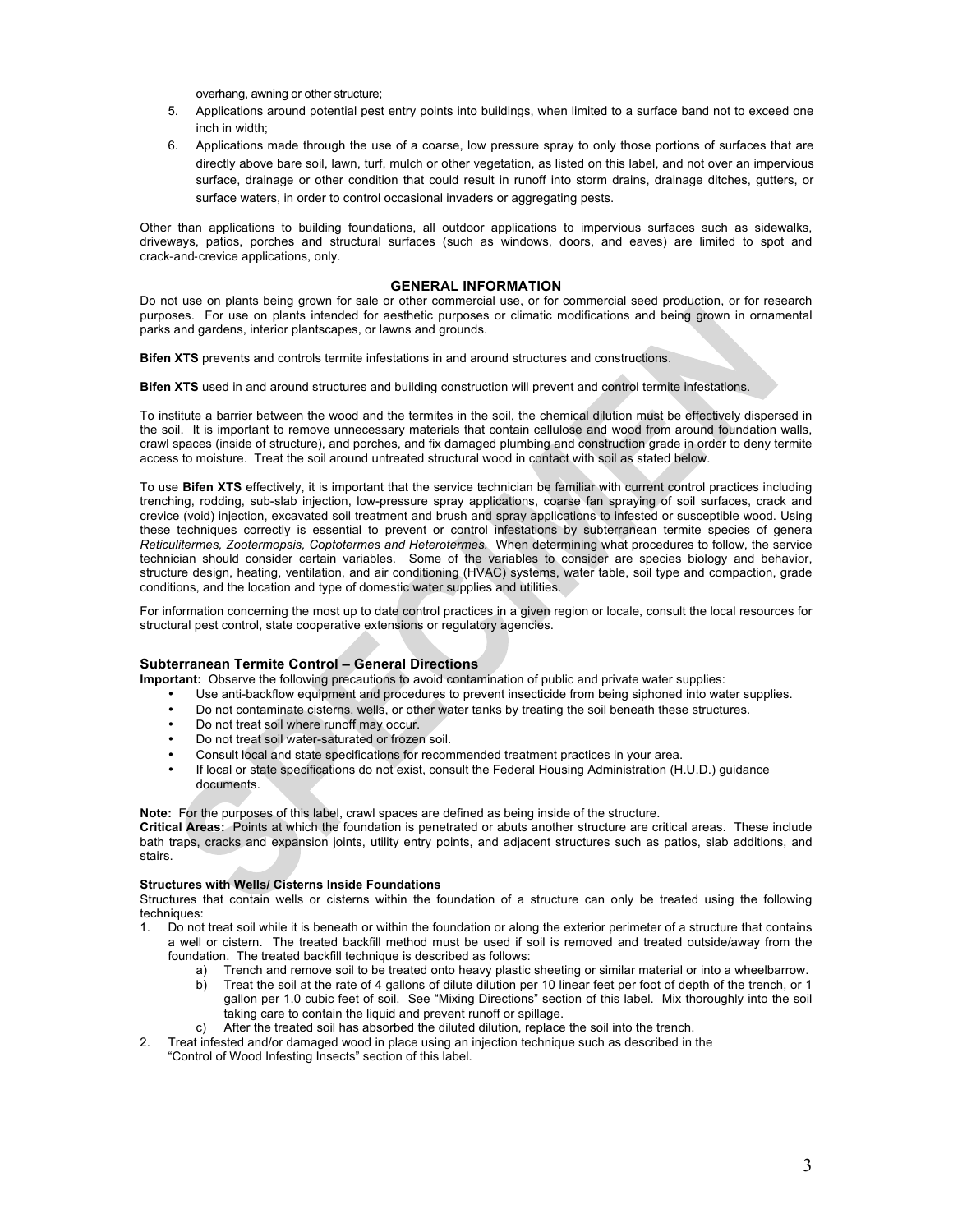#### **Structures with Adjacent Wells/ Cisterns and/or Other Water Bodies**

Applicators must inspect all structures with nearby water sources such as wells, cisterns, surface ponds, streams, and other bodies of water and evaluate, at a minimum, the treatment recommendations listed below prior to making an

- application<br>1. Prior t 1. Prior to treatment, if feasible, expose the water pipe(s) coming from the well to the structure, if the pipe(s) enter the structure within 3 feet of grade.
- 2. Prior to treatment, applicators are advised to take precautions to limit the risk of applying the termiticide into subsurface drains that could empty into any bodies of water. These precautions include evaluating whether application of the termiticide to the top of the footer may result in contamination of the subsurface drain. Factors such as depth to the drain system and soil type and degree of compaction should be taken into account in determining the depth of the treatment.
- 3. When appropriate (i.e., on the water side of the structure), the treated backfill technique (described above) can also be used to minimize off-site movement of termiticide.

Before these techniques are used close to cisterns, wells, or other bodies of water, seek advice from local, state, or federal agencies for information on treatment practices that are accepted in your area.

**Application Rate:** Use a 0.06% dilution for subterranean termites. For other pests on the label use specific listed rates.

**Mixing Directions:** Mix the termiticide use dilution in the following manner: Fill tank ¼ to ⅓ full. Start pump to begin bypass agitation and place end of treating tool in tank to allow circulation through hose. Add appropriate amount of **Bifen XTS.** Add remaining amount of water. Let pump run and allow recirculation through the hose for 2 to 3 minutes.

**Bifen XTS** may also be combined into full tanks of water. If combined into full tanks of water, allow sufficient time for agitation and/or recirculation to ensure consistency of the dilution.

To prepare a 0.06% water dilution, ready to use, dilute 1 quart of **Bifen XTS** with 99.75 gallons of water.

**Mixing:** Using the chart below, determine the volume of **Bifen XTS** and water required to produce the desired volume of finished dilution.

| <b>Amount of Bifen XTS</b>   |                            |                        |                                                       |
|------------------------------|----------------------------|------------------------|-------------------------------------------------------|
| (Gallons except where noted) |                            |                        |                                                       |
| <b>Dilution Concentrate</b>  | <b>Amount of Bifen XTS</b> | <b>Amount of Water</b> | <b>Desired Gallons of</b><br><b>Finished Dilution</b> |
| 0.06%                        | 0.32 oz                    | 127.68 oz.             |                                                       |
|                              | $1.6$ oz.                  | 4.99                   | 5                                                     |
|                              | 3.2 oz.                    | 9.975                  | 10                                                    |
|                              | 8 oz.                      | 24.94                  | 25                                                    |
|                              | $0.5$ qt.                  | 49.875                 | 50                                                    |
|                              | $0.75$ qt.                 | 74.8125                | 75                                                    |
|                              | $1$ qt.                    | 99.75                  | 100                                                   |
|                              | $1.5$ qt.                  | 149.62                 | 150                                                   |
|                              | 2 qt                       | 199.5                  | 200                                                   |
| 0.12%                        | $0.64$ oz.                 | 127.36 oz.             |                                                       |
|                              | 3.2 oz.                    | 4.975                  | 5                                                     |
|                              | 6.4 oz.                    | 9.95                   | 10                                                    |
|                              | $0.5$ qt.                  | 24.875                 | 25                                                    |
|                              | $1$ qt.                    | 49.75                  | 50                                                    |
|                              | $1.5$ qt.                  | 74.625                 | 75                                                    |
|                              | 2 qt.                      | 99.5                   | 100                                                   |
|                              | 3 qt.                      | 149.25                 | 150                                                   |
|                              |                            | 199                    | 200                                                   |

Units of measure:

1 pint =  $16$  fluid ounces (oz.)

1 quart = 2 pints = 4  $cups = 32$  fluid ounces (oz.)

\* When treating for termites, use this rate only in conjunction with volume adjustments, foam applications or underground services applications.

**Application Volume:** To provide maximum control and protection against termite infestation apply the specified volume of the finished water dilution and active ingredient as set forth in the directions for use section of this label. If soil will not accept the labeled application volume, the volume may be reduced provided there is a corresponding increase in concentration so that the amount of active ingredient applied to the soil remains the same.

**Note:** Large reductions of application volume reduce the ability to obtain a continuous barrier. Variance is allowed when volume and concentration are consistent with the label directed rates and a continuous barrier can still be achieved.

The volume of the 0.12% dilution may be reduced by ½ the labeled volume where desirable for pre- and post-construction applications. When the volume is reduced, the hole spacing for subslab injection and soil rodding may also need to be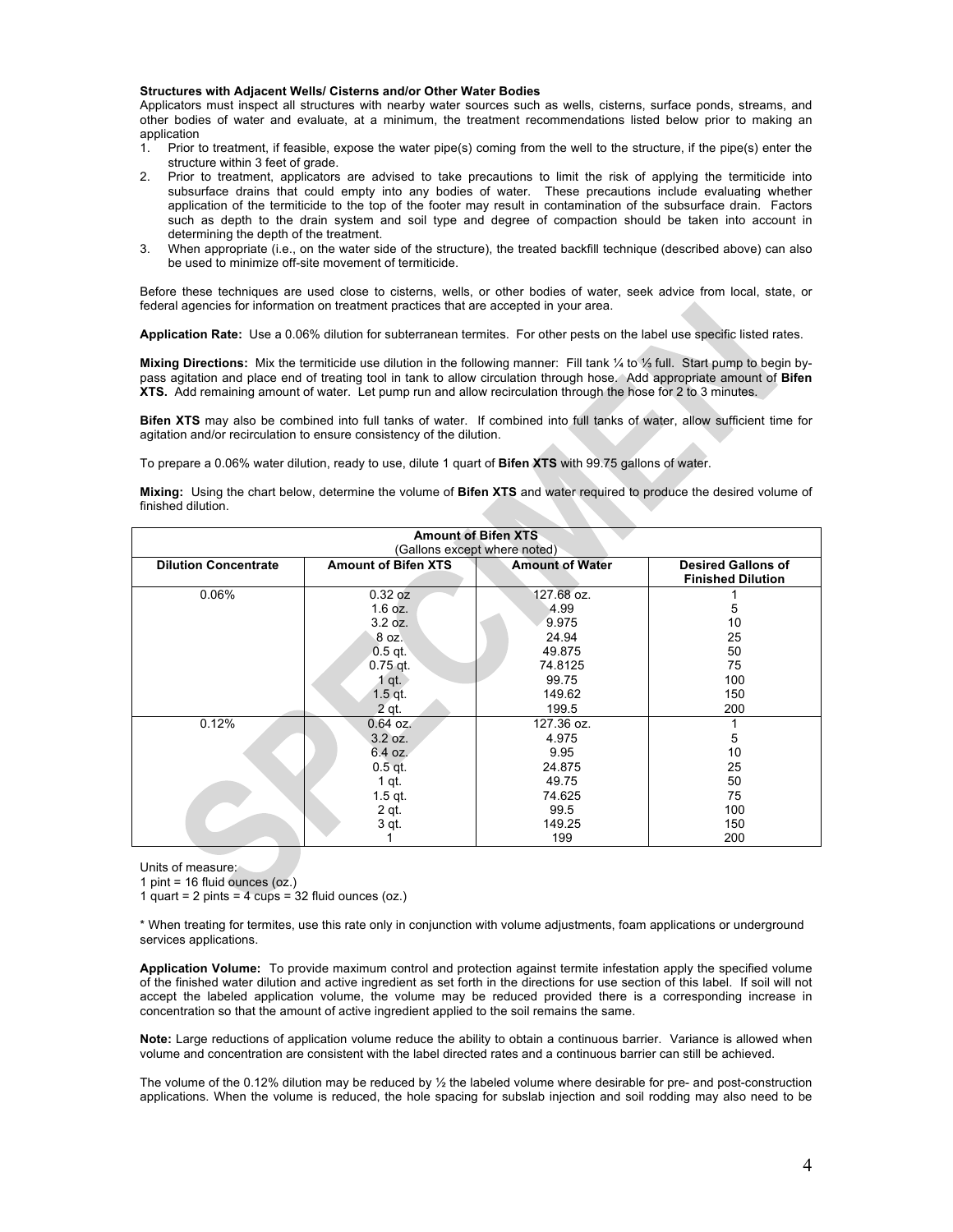adjusted to account for lower volume dispersal of the termiticide in the soil. Consult the following Volume Adjustment Chart for details.

| <b>VOLUME ADJUSTMENT CHART</b> |                                                                                               |             |             |
|--------------------------------|-----------------------------------------------------------------------------------------------|-------------|-------------|
|                                | Rate (% dilution)                                                                             | 0.06%       | 0.12%       |
| Volume allowed                 |                                                                                               |             |             |
| ٠<br>$\bullet$                 | Horizontal (gallons<br>dilution/10 $\text{ft}^2$ )<br>Vertical (gallons<br>dilution/10 linear | 1.0 Gallons | 0.5 gallons |
|                                | ft.)                                                                                          | 4.0 gallons | 2.0 gallons |

**After treatment:** All holes in commonly occupied areas into which material has been applied must be plugged. Plugs must be of a non-cellulose material or covered by an impervious, non-cellulose material.

#### **Pre-Construction Subterranean Termite Treatment**

**Do not apply at a lower dosage and/or concentration than specified on this label for applications prior to the installation of the finished grade.** 

The treatment site must be covered prior to a rain event in order to prevent run-off of the pesticide into non-target areas.

The applicator must either cover the soil him/herself or provide written notification of the above requirement to the contractor on site and to the person commissioning the application (if different than the contractor). If notice is provided to the contractor or the person commissioning the application, then they are responsible under FIFRA to ensure that: 1) if the concrete slab cannot be poured over the treated soil within 24 hours of application the treated soil is covered with a waterproof covering (such as polyethylene sheeting), and 2) the treated soil is covered if precipitation is predicted to occur before the concrete slab is scheduled to be poured.

Do not treat soil that is water-saturated or frozen.

Do not treat when raining.

Do not allow treatment to runoff from the target area.

Do not apply within 10 feet of storm drains. Do not apply within 25 feet of aquatic habitats (such as, but not limited to, lakes; reservoirs; rivers; permanent streams; marshes or ponds; estuaries; and commercial fish farm ponds).

Do not make on-grade applications when sustained wind speeds are above 10 mph (at application site) at nozzle end height.

When treating foundations deeper than 4 feet, apply the termiticide as the backfill is being replaced, or if the construction contractor fails to notify the applicator to permit this, treat the foundation to a minimum depth of 4 feet after the backfill has been installed. The applicator must trench and rod into the trench or trench along the foundation walls and around pillars and other foundation elements, at the rate prescribed from grade to a minimum depth of 4 feet. When the top of the footing is exposed, the applicator must treat the soil adjacent to the footing to a depth not to exceed the bottom of the footing. However, in no case should a structure be treated below the footing.

To produce effective pre-construction subterranean termite control, create vertical and/or horizontal chemically treated zones of protection using 0.06% dilution of **Bifen XTS**.

# **Horizontal Barriers**

Establish a horizontal chemical barrier wherever treated soil will be covered by a slab, such as basement floors, carports, entrance platforms, footing trenches, and slab floors.

Apply 1 gallon of 0.06% dilution per 10 square feet, or use 0.32 fluid ounce of **Bifen XTS** per 10 square feet in sufficient water (no less than  $\frac{1}{2}$  gallon or more than 2 gallons) to provide a uniform treated barrier for the area being treated.

If the fill is coarse aggregate, such as washed gravel, a sufficient volume of dilution must be applied to allow it to reach the soil beneath the coarse fill.

Make applications with a low-pressure spray (less than 50 p.s.i.), using a coarse spray nozzle. If foundation walls have not been installed around the treated soil and the slab will not be poured the same day as treatment, the treated soil must be covered with a water-proof barrier. Polyethylene sheeting may be used for this purpose.

#### **Vertical Barriers**

Establish vertical barriers in Critical Areas, such as along the inside of foundation walls, plumbing, bath traps, utility services and other features that will penetrate the slab.

Using a 0.06% dilution, apply 4 gallons of dilution per 10 linear feet per foot of depth or 1.28 fluid ounces of **Bifen XTS** per 10 linear feet per foot of depth from grade level to the top of the footing in sufficient water to provide a uniform treated barrier. Use not less than 2 gallons to not more than 8 gallons of water per 10 linear feet.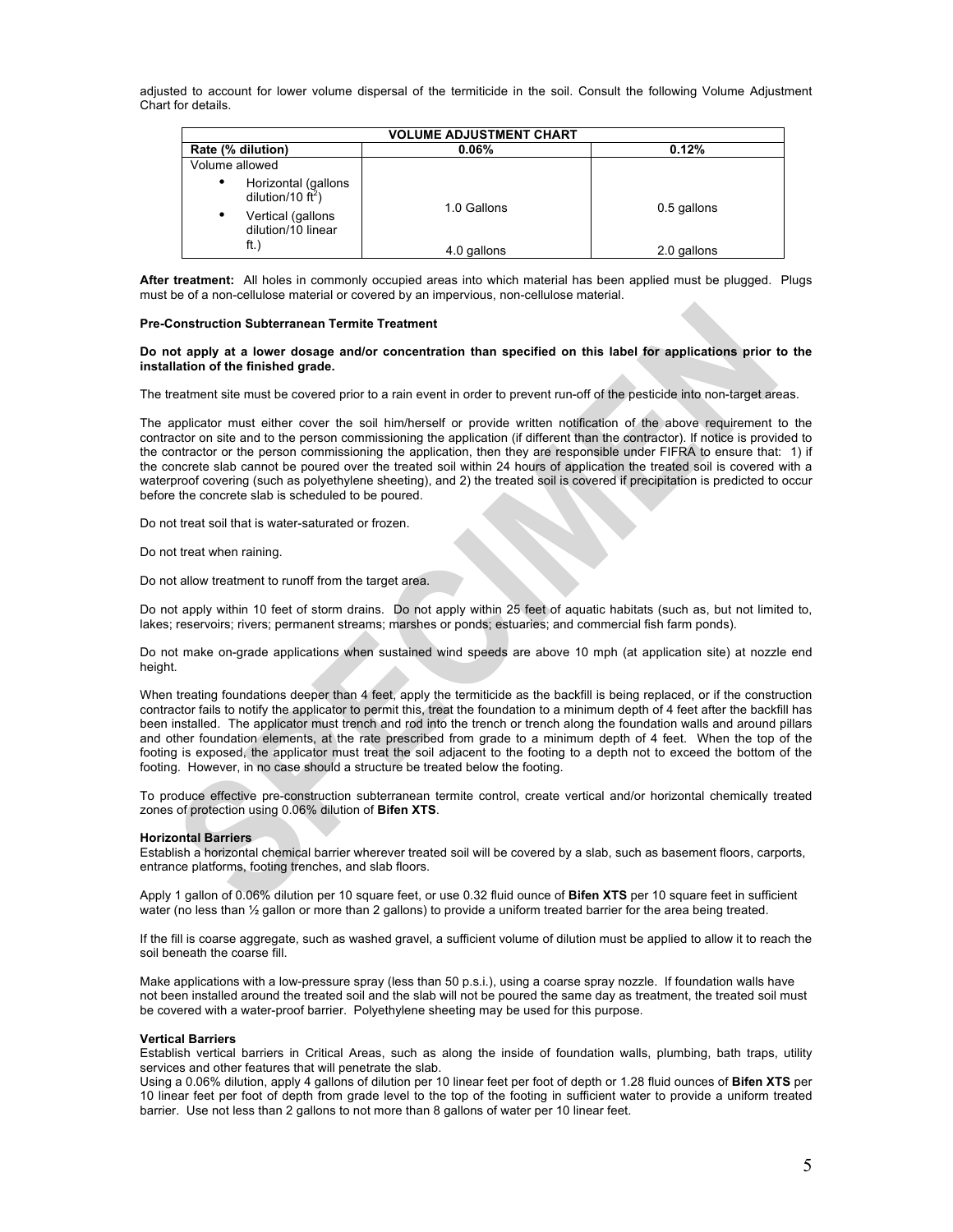When trenching and rodding into the trench, or trenching, take care to ensure that the dilution reaches the top of the footing. Space the rod holes so that a continuous treated barrier is created, but not exceeding 12 inches apart. Avoid washing-out the soil around the footing. Trenches should be about 6 inches wide and 6 inches deep. Mix the chemical dilution with the soil as it is being replaced in the trench. Inside vertical barriers may not be required for monolithic slabs. When treating hollow block voids, use 2 gallons of dilution per 10 linear feet to assure that the dilution reaches the top of the footing.

Hollow block voids may be treated at the rate of 2 gallons of emulsion per 10 linear feet so that the emulsion reaches the top of the footing.

Prior to each application, applicators must notify the general contractor, construction superintendent, or similar responsible party, of the intended termiticide application and intended sites of application and instruct the responsible person to notify construction workers and other individuals to leave the area to be treated during application and until the termiticide is absorbed into the soil.

#### **Post-Construction Subterranean Termite Treatment**

**Application Volume:** To provide maximum control and protection against termite infestation apply the specified volume of the finished water dilution and active ingredient as set forth in the directions for use section of this label. If soil will not accept the labeled application volume, the volume may be reduced provided there is a corresponding increase in concentration so that the amount of active ingredient applied to the soil remains the same.

**Note:** Large reductions of application volume reduce the ability to obtain a continuous barrier. Variance is allowed when volume and concentration are consistent with the label directed rates and a continuous barrier can still be achieved.

The volume of the 0.12% dilution may be reduced by ½ the labeled volume where desirable for pre- and post-construction applications. When the volume is reduced, the hole spacing for subslab injection and soil rodding may also need to be adjusted to account for lower volume dispersal of the termiticide in the soil. Consult the following Volume Adjustment Chart for details.

| <b>Volume Adiustment Chart</b>                     |             |             |  |
|----------------------------------------------------|-------------|-------------|--|
| Rate (% dilution)                                  | $0.06\%$    | 0.12%       |  |
| Volume allowed                                     |             |             |  |
| Horizontal (gallons dilution/ 10 ft <sup>2</sup> ) | 1.0 gallons | 0.5 gallons |  |
| Vertical (gallons dilution/ 10 linear ft)          | 4.0 gallons | 2.0 gallons |  |

**After treatment:** All holes in commonly occupied areas into which material has been applied must be plugged. Plugs must be of a non-cellulose material or covered by an impervious, non-cellulose material.

For post-construction treatment, use a 0.06% dilution. Post-construction treatments shall be made by subslab injection, trenching and rodding into the trench or trenching using low-pressure spray not exceeding 25 p.s.i. at the nozzle. Proper precautions should be taken to avoid soil wash-out around the footing.

Locate, identify, and mark wells, electrical conduits, water and sewer lines, and radiant heat pipes prior to application of **Bifen XTS**. Do not puncture or inject **Bifen XTS** into such structures.

#### **Foundations**

For applications made after the final grade is installed, the applicator must trench and rod into the trench or trench along the foundation walls and around pillars and other foundation elements, at the rate prescribed from grade to the top of the footing. When the footing is more than four (4) feet below grade, the applicator must trench and rod into the trench or trench along the foundation walls at the rate prescribed to a minimum depth of four feet. The actual depth of treatment will vary depending on soil type, degree of compaction, and location of termite activity. When the top of the footing is exposed, the applicator must treat the soil adjacent to the footing to a depth not to exceed the bottom of the footing. However, in no case should a structure be treated below the footing.

#### **Slabs**

Create vertical barriers by trenching and rodding into the trench or trenching outside at a rate of 4 gallons of dilution per 10 linear feet per foot of depth and by sub-slab injection within the structure. Ensure an even distribution of chemical. Applications must not be made below the bottom of the footing.

Apply beside the outside of the foundation and under the slab on the inside of foundation walls, where needed. Treatment of slabs may also be necessary under and beside both sides of any interior footing-supported walls, in all cracks and expansion joints, and beside one side of interior partitions. By long-rodding or grid pattern injection vertically through the slab, horizontal barriers may be created where necessary.

- a. To permit the creation of an uninterrupted insecticidal barrier, drill holes in the foundation and/or slab.
- b. For foundations that are less than or equal to 1 foot, dig a narrow trench about 6 inches wide beside the outside of the foundation walls. Do not dig beneath the bottom of the footing. As the soil is placed back into the trench, apply 4 gallons of 0.06% dilution per 10 linear feet per foot of depth to the trench and soil.
- c. Follow the rates for Basements (below) for foundations that are deeper than 1 foot.
- d. A 0.06% dilution may be used to treat exposed soil and wood in bath traps.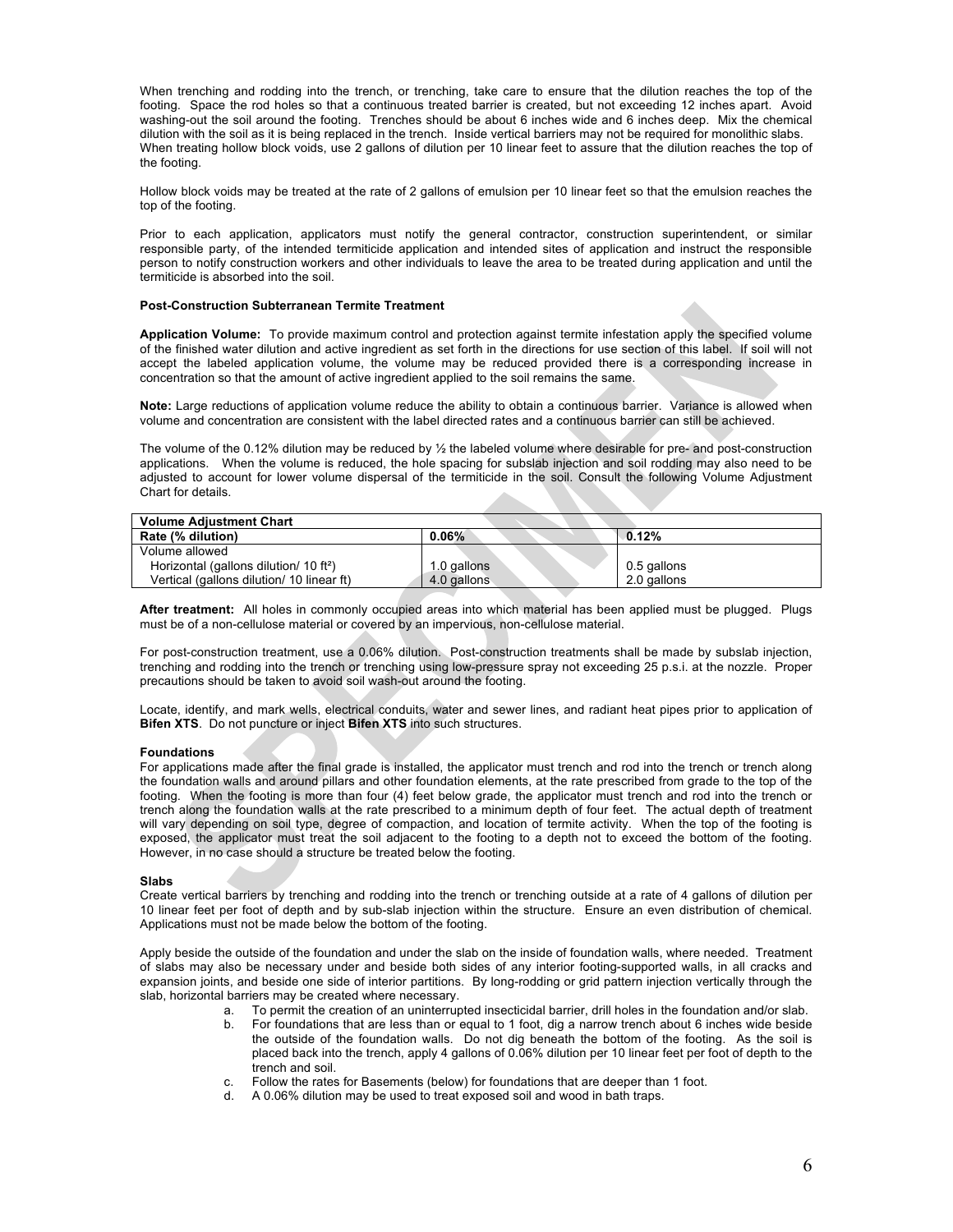#### **Basements**

Treatment must be made by trenching and rodding into the trench, or trenching at the rate of 4 gallons of dilution per 10 linear feet per foot of depth wherever the footing, from grade to the bottom of the foundation, is greater than 1 foot of depth. When the footer is greater than four feet below grade, the applicator may trench and rod into the trench, or trench beside foundation walls at the rate designated for four feet of depth. Space rod holes to create a continuous insecticidal barrier, but in no case more than 12 inches apart. Depending on the type of soil, degree of compaction, and location of termite activity, the actual depth of treatment will differ. However, a structure should never be treated below the footer. Sub-slab injection may be needed beside the inside of foundation walls, around conduits, piers, and pipes, beside both sides of interior footing-supported walls, and beside cracks and partition walls.

#### **Crawl Spaces - Accessible**

For crawl spaces, apply vertical termiticide barriers at the rate of 4 gallons of dilution per 10 linear feet per foot of depth from grade to the top of the footing, or if the footing is more than 4 feet below grade, to a minimum depth of 4 feet. Apply by trenching and rodding into the trench, or trenching. Treat both sides of foundation and around all piers and pipes. Where physical obstructions such as concrete walkways adjacent to foundation elements prevent trenching, treatment may be made by rodding alone. When soil type and/or conditions make trenching prohibitive, rodding may be used. When the top of the footing is exposed, the applicator must treat the soil adjacent to the footing to a depth not to exceed the bottom of the footing. Read and follow the mixing and use direction section of the label if situations are encountered where the soil will not accept the full application volume.<br>1. Rod holes and trenches must not extend belov

- 1. Rod holes and trenches must not extend below the bottom of the footing.
- 2. Rod holes must be spaced so as to achieve a continuous termiticide barrier but in no case more than 12 inches apart.
- 3. Trenches must be a minimum of 6 inches deep or to the bottom of the footing, whichever is less, and need not to be wider than 6 inches. When trenching in sloping (tiered) soil, the trench must be stepped to ensure adequate distribution and prevent termiticide from running off. The dilution must be mixed with the soil as it is replaced in the trench.
- 4. When treating plenums or crawl spaces, turn off the air circulation system of the structure until application has been completed and all termiticide has been absorbed by the soil.

# **Crawl Spaces - Inaccessible**

For inaccessible interior areas, such as areas where there is insufficient clearance between floor joists and ground surfaces to allow operator access, excavate if possible, and treat according to the instruction for accessible crawl spaces. Otherwise, apply one or a combination of the following two methods.

- 1. To establish a horizontal barrier, apply to the soil surface, 1 gallon of dilution per 10 square feet overall using a nozzle pressure of less than 25 p.s.i. and a coarse application nozzle (e.g., Delavan Type RD Raindrop, RD-7 or larger, or Spraying Systems Co. 8010LP TeJet® or comparable nozzle). For an area that cannot be reached with the application wand, use one or more extension rods to make the application to the soil. Do not broadcast or powerspray with higher pressures.
- 2. To establish a horizontal barrier, drill through the foundation wall or through the floor above and treat the soil perimeter at a rate of 1 gallon of dilution per 10 square feet. Drill spacing must be at intervals not to exceed 16 inches. Many states have smaller intervals, so check State regulations which may apply.

When treating plenums and crawl spaces, turn off the air circulation systems of the structure until application has been completed and all termiticide has been absorbed by the soil.

#### **Masonry Voids**

Drill and treat voids in multiple masonry elements of the structure extending from the structure to the soil in order to create a continuous treatment barrier in the area to be treated. Apply at a rate of 2 gallons of dilution per 10 linear feet of footing, using a nozzle pressure of less than 25 p.s.i. When using this treatment, access holes must be drilled below the sill plate and should be as close as possible to the footing as is practical. Treatment of voids in block or rubble foundation walls must be closely examined: Applicators must inspect areas of possible runoff as a precaution against application leakage in the treated areas. Some areas may not be treatable or may require mechanical alteration prior to treatment.

All leaks resulting in the deposition of termiticide in locations other than those prescribed on this label must be cleaned up prior to leaving the application site. Do not allow people or pets to contact contaminated areas or to reoccupy the contaminated areas of the structure until the clean-up is completed.

**NOTE:** When treating behind veneer structures (walls, etc.) take proper care to not drill beyond the veneer. If concrete blocks exist behind the veneer, both can be drilled and treated simultaneously. Not for use in voids insulated with rigid foam insulation.

**Excavation Technique:** When treating in troublesome areas (e.g., beside fieldstone or rubble walls, beside faulty foundation walls, and around pipes and utility lines leading downward from the structure to a well or pond) apply using the following technique:

- a. Prepare a trench, placing the removed soil onto heavy-weight plastic sheeting or similar, water-impermeable material.
- b. Treat the soil with 4 gallons of 0.06% dilution per 10 linear feet per foot of depth of the trench. Completely mix the dilution into the soil, exercising care to avoid liquid running off the sheeting.
- c. Place the treated soil back into the trench after it has absorbed the dilution.

**Attention:** Wear NIOSH approved respirator and unvented goggles when applying **Bifen XTS** in a confined area.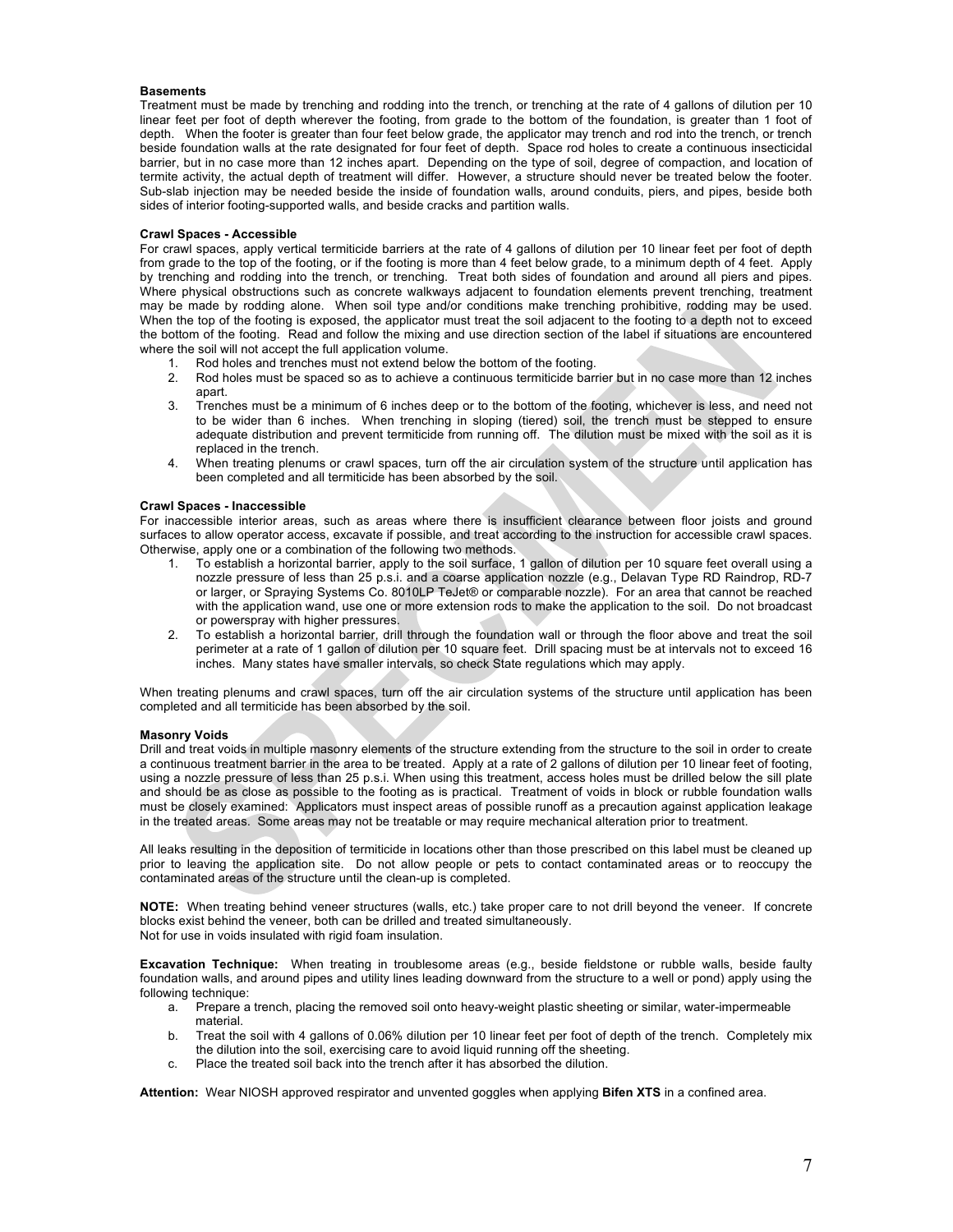#### **Foam Applications**

**Bifen XTS** dilution, from 0.06 to 0.12% may be converted to foam with 2X - 40X expansion characteristics and used to control or prevent termite infestations.

Depending on the circumstances, foam applications may be used alone or in combination with liquid emulsion applications. Applications may be made behind veneers, piers, chimney bases, into rubble foundations, into block voids or structural voids, under slabs, stoops, porches, or to the soil in crawlspaces, and other similar voids.

Foam and liquid application must be consistent with volume and active ingredient instructions in order to insure proper application has been made. The volume and amount of active ingredient are essential to an effective treatment. At least 75% of the labeled liquid emulsion volume of product must be applied, with the remaining percent delivered to appropriate areas using foam application. Refer to label and use recommendations of the foam manufacturer and the foaming equipment manufacturer.

Foam applications are generally a good supplement to liquid treatments in difficult areas, but may be used alone in difficult spots.

#### **Application Under Slabs or to Soil in Crawlspaces to Prevent or Control Termites**

When making applications, **Bifen XTS** foam can be used alone or in combination with liquid dilution. Whether applied as a dilution, foam, or some of both, the equivalent of at least 4 gallons of 0.06% dilution (1.28 fluid ounces of **Bifen XTS** concentrate) per 10 linear feet must be applied for a vertical barrier, or at least 1 gallon of 0.06% dilution (0.32 fluid ounce of **Bifen XTS** concentrate) per 10 square feet must be applied for a horizontal barrier. For a foam only application, apply **Bifen XTS** concentrate in sufficient concentration and volume to equal 1.28 fluid ounces of concentrate per 10 linear feet or 1 ounce of concentrate per 10 square feet. For example, 2 gallons of 0.12% dilution converted to foam and used to cover 10 linear feet is the equivalent of 4 gallons of 0.06% dilution per 10 linear feet.

#### **Sand Barrier Installation and Treatment**

As long as termites have access to soil that has not been treated and can avoid soil that has been treated with **Bifen XTS**, they can build mud tubes over surfaces that have been treated. Cracks and spaces should be filled with play box or builder's sand and then treated in the same manner as soil. Follow the rates listed on the **Bifen XTS** label.

Retreatment for subterranean termites can only be performed if there is clear evidence of reinfestation or disruption of the barrier due to construction, excavation, or landscaping and/or evidence of the breakdown of the termiticide barrier in the soil. These vulnerable or re-infested areas may be retreated in accordance with application techniques described in **Bifen XTS'**s labeling. The timing and type of these retreatments will vary depending on factors such as termite pressure, soil types, soil conditions and other factors which may reduce the effectiveness of the barrier.

Annual re-treatment of the structure is prohibited unless there is clear evidence that reinfestation or barrier disruption has occurred.

# **APPLICATION IN CONJUNCTION WITH THE USE OF ABOVE-GROUND TERMITE BAITS**

As part of an integrated pest management (IPM) program for termite control, **Bifen XTS** may be applied to critical areas of the structure including plumbing and utility entry sites, bath traps, expansion joints, foundation cracks and areas with known or suspected infestations at a rate of 0.06% as a spot treatment or complete barrier treatment. Applications may be made as described in the post-construction treatment section of this label.

#### **Specific Pest Control Applications**

**Underground Services** (e.g. cables, conduits, pipes, utility lines, wires, etc.) may be in right-of-ways, inside of structures or to guard long range (miles) of installations of services.

Treat the soil using a 0.06 to 0.12% **Bifen XTS** dilution to prevent and control termite and ant infestations.

Treat the bottom of the trench with 2 gallons of dilution per 10 linear feet and let it soak into the soil. Place the services on the treated soil and cover with about 2 inches of fill soil. Apply another 2 gallons per 10 linear feet over the fill soil to complete the chemical barrier. Only threat the soil in the area near the services in wide trenches, but ensure a continuous barrier of treated soil surrounding the services.

In the event that the soil will not accept the volume stated above, 1 gallon of 0.12% **Bifen XTS** may be applied per 10 linear feet of trench over the soil that covers the services and to the base of the trench.

Fill the remainder of the trench with the treated fill soil. Where each service sticks out of the ground, the soil may be treated by trenching/rodding no more than 1 to 2 gallons of dilution into the soil.

**Precautions:** Do not treat electrically active underground services.

#### **Posts, Poles, and Other Constructions**

Around wooden constructions (signs, fences, and landscape ornamentation) an insecticidal barrier can be established by treating with a 0.06% dilution. Sub-surface injection and gravity-flow through holes in the bottom of the trench, are two treatment methods that can be used on poles and posts that have already been installed. Establishing a complete chemical zone around the pole can be accomplished by treating on all sides. For poles and posts that are fewer than 6 inches in diameter use 1 gallon of dilution per foot of depth and 1.5 gallons for larger poles, applying under the wood to a depth of 6 inches. 4 gallons per 10 linear feet per foot of depth should be used for larger constructions.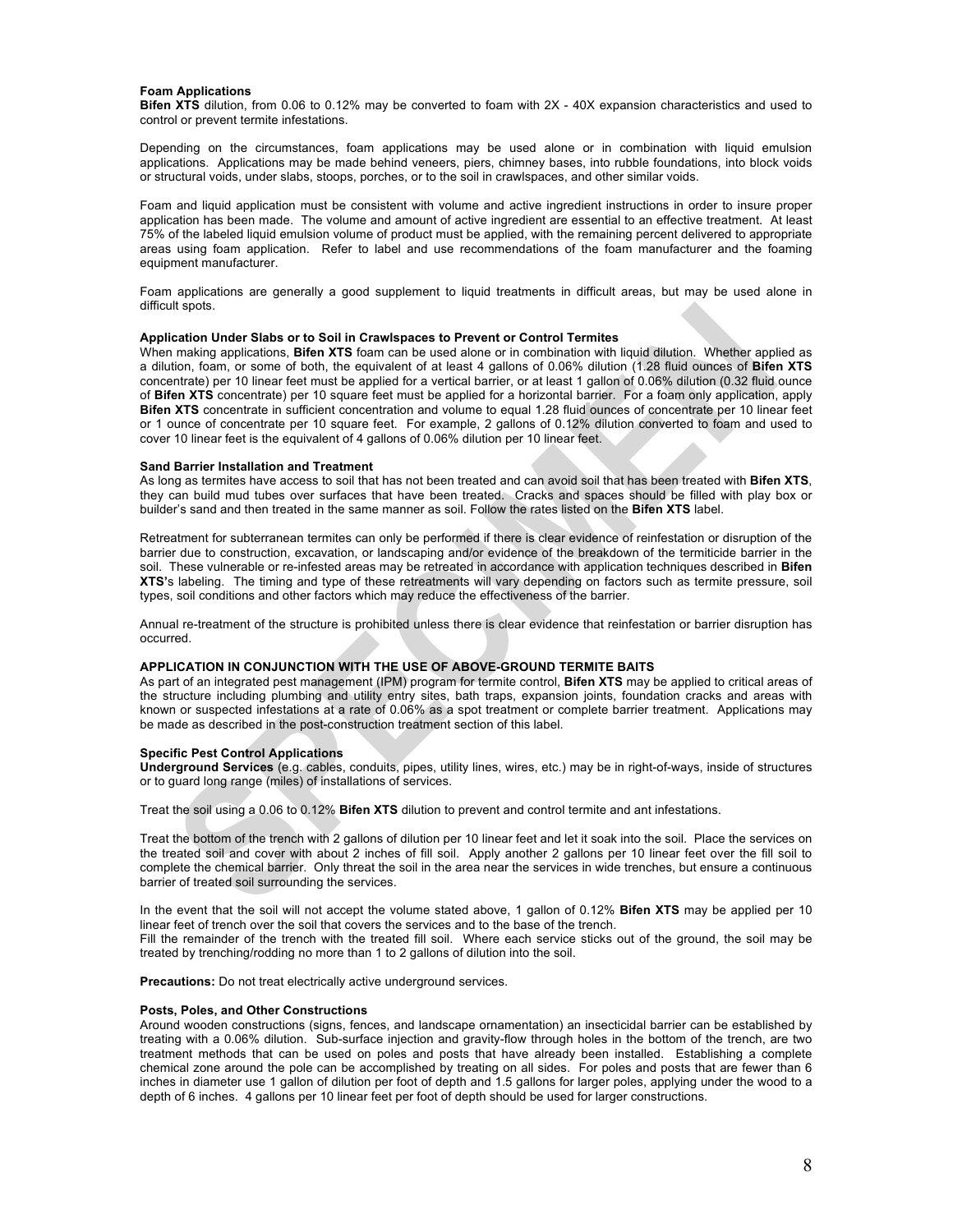**Control of Wood-Infesting Insects in Wood** (Localized Areas in Structures)

| <b>Insects</b>                                                                                                              | <b>Application Rate</b>                                                                                                                                                               | <b>Remarks</b>                                                                                                                                                                                                                                                                                                                                                                                                                                                                               |
|-----------------------------------------------------------------------------------------------------------------------------|---------------------------------------------------------------------------------------------------------------------------------------------------------------------------------------|----------------------------------------------------------------------------------------------------------------------------------------------------------------------------------------------------------------------------------------------------------------------------------------------------------------------------------------------------------------------------------------------------------------------------------------------------------------------------------------------|
| <b>Termites</b><br>Ants<br><b>Carpenter Ants</b><br>Wood-infesting beetles<br>(including Old House)<br>Borer & Powder Post) | Apply a 0.06% dilution to voids and<br>galleries in damaged wood and in<br>spaces between wooden members of<br>a structure and between wood and<br>foundations where wood is at risk. | -Can be applied as a paint or fan<br>spray.<br>-Place plastic sheeting under<br>overhead areas that are spot treated<br>except for soil surfaces in crawl<br>spaces.<br>-Areas to which access is difficult can<br>be treated by drilling, and then<br>injecting dilution with a crack and<br>crevice injector into the damaged<br>wood or void spaces. (Not intended as<br>a replacement for soil treatment.<br>mechanical alteration or fumigation to<br>control widespread infestation of |
|                                                                                                                             |                                                                                                                                                                                       | wood-infesting insects.                                                                                                                                                                                                                                                                                                                                                                                                                                                                      |

Controlling termite carton nests in building voids can be accomplished by injecting with a 0.06% dilution. To obtain control, various depths of injection and numerous injection points may be needed. After treatment is complete and when feasible, remove the carton nest material from the building void.

To control Bees, Wasps, Hornets, and Yellow-Jackets, apply a 0.06% dilution late in the evening or when insects are at rest. Direct the spray at nest openings in the ground, bushes, and in cracks and crevices, where the insects may nest. Saturate the openings and contact as many insects as possible.

**Important:** Locate, identify, and mark wells, electrical conduits, water and sewer lines, and radiant heat pipes prior to application of **Bifen XTS**. Do not puncture or inject **Bifen XTS** into such structures. Do not apply into electrical fixtures, switches, or sockets.

In the home, all food processing surfaces and utensils in the treatment area should be covered during treatment or thoroughly washed before re-use. Remove pets, birds, and cover aquariums before spraying. Do not permit humans or pets to contact treated surfaces until the spray has dried.

During any overhead applications to overhead interior areas of structures, cover surfaces below with plastic sheeting or similar materials (except where exempt).

Wear protective clothing, unvented goggles, gloves and respirator, when applying to overhead areas or in poorly ventilated areas. Avoid touching sprayed surfaces until spray has completely dried.

Do not use in food/feed areas of food/feed handling establishments, restaurants or other areas where food/feed is commercially prepared or processed. Do not use in serving areas while food is exposed or facility is in operation. Serving areas are areas where prepared foods are served such as dining rooms but excluding areas where food may be prepared or held.

In the home, cover all food handling surfaces and cover or remove all food and cooking utensils, or wash thoroughly after treatment. Non-food/feed areas of food/feed areas are areas such as garbage rooms, lavatories, floor drains (to sewers) entries and vestibules, offices, locker rooms, machine rooms, boiler rooms, garages, mop closers, and storage (after bottling or canning).

Not for use in *Federally Inspected* Meat and Poultry Plants.

#### **Control of Wood-Infesting Insects and Nuisance Pests (Outside of Structures)**

In order to control listed wood-infesting insects active inside trees, utility poles and/or fences, inject 0.06% dilution into the infested cavity, which can be found by drilling into the wood. If treating nuisance pests on the exterior of the structure, use a fan spray at a maximum pressure of 25 p.s.i. and apply up to the point of runoff. To control Bees, Wasps, Hornets, and Yellow-Jackets, apply late in the evening. Direct the spray at nest openings in the ground, bushes, and in cracks and crevices, where the insects may nest. Saturate the openings and contact as many insects as possible.

#### **Pests Under Slabs**

To control infestations of Arthropods (e.g., ants, cockroaches, and scorpions) that live beneath the slab area, drill or horizontally rod and inject 1 gallon of a 0.06% to 0.12% dilution per 10 square feet or 2 gallons of dilution per 10 linear feet

#### **Attention**

Do not apply to pets, crops, or sources of electricity. Firewood is not to be treated. Use only in well ventilated areas. During any application to overhead areas of structure, cover surfaces below with plastic sheeting or similar material (except where exempt).

Do not allow spray to contact food, foodstuffs, food contacting surfaces, food utensils or water supplies.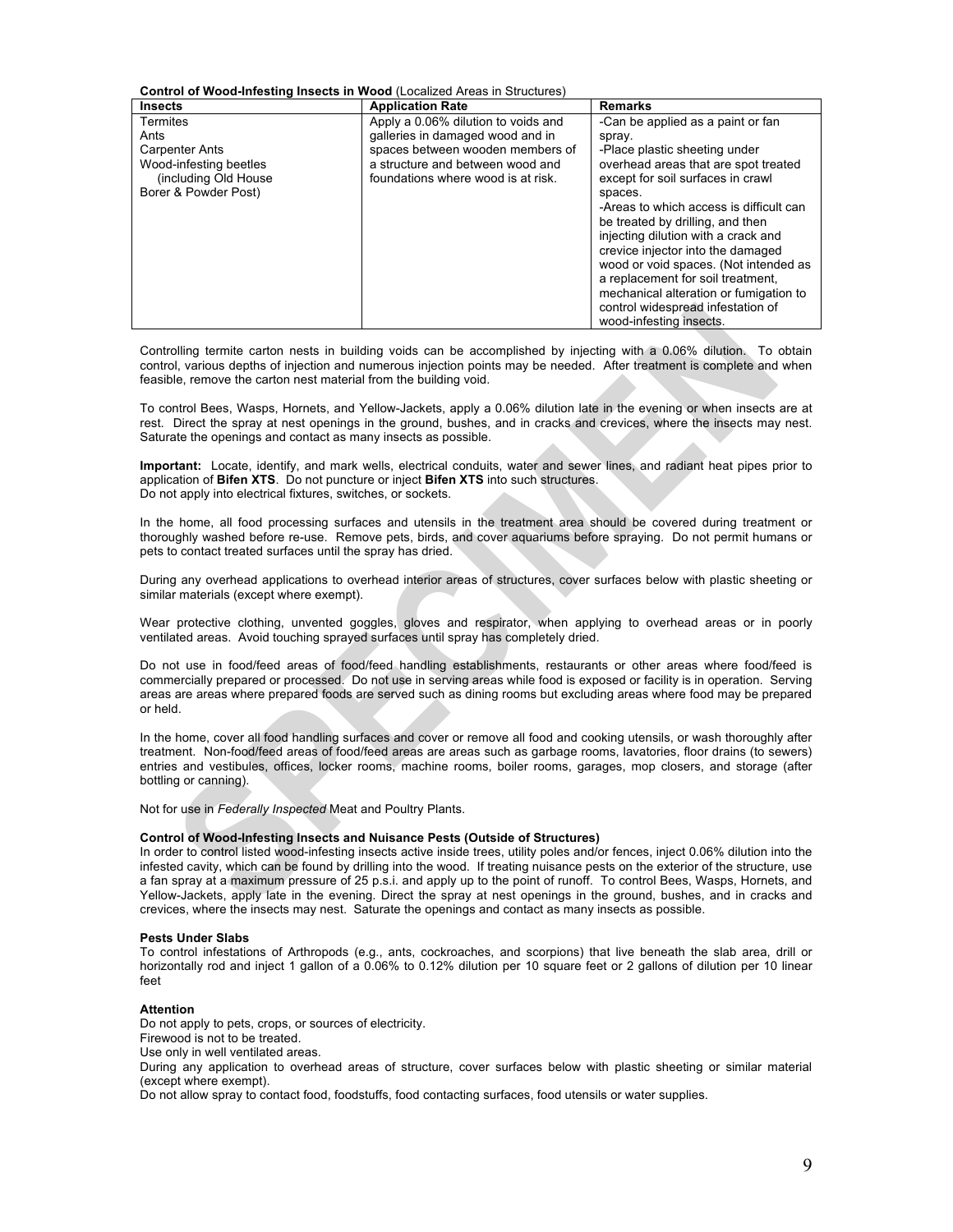Thoroughly wash dishes and food handling utensils with soap and water if they become contaminated by application of this product.

Do not treat areas where food is exposed.

During indoor surface applications do not allow dripping or run-off to occur.

#### **General Applications Instructions**

**Bifen XTS** formulation mixes readily with water and other aqueous carriers, and controls listed insects and mites on trees, shrubs, foliage plants, non-bearing fruit and nut trees, and flowers in interiorscapes including hotels, shopping malls, office buildings, etc. and, outdoor plantscapes, including around residential dwellings, parks, institutional, recreational, athletic fields, and home lawns. Non-bearing crops are perennial crops that will not produce a harvestable raw agricultural commodity during the season of application.

Bifen XTS may be tank-mixed with other products, including insect growth regulators. When tank mixing **Bifen XTS** with other products, observe all precautions and limitations on each separate product label. The addition of spreader stickers is not necessary. The physical compatibility of **Bifen XTS** may vary with different sources of pesticide products, and local cultural practices. Any tank mixture which has not been previously tested should be prepared on a small scale (pint or quart jar), using the proper proportions of chemicals and water to ensure the physical compatibility of the mixture.

The following procedure is for preparation of a new tank, mix, unless specified otherwise in label directions: (1) Add wettable powders to tank water, (2) Agitate, (3) Add liquids and flowables, (4) Agitate, (5) Add emulsifiable concentrates, and (6) Agitate. If a mixture is found to be incompatible following this order of addition, try reversing the order of addition, or increase the volume of eater. **Note:** If the tank-mixture is found to be compatible after increasing the amount of water, then the sprayer will need to be recalibrated for a higher volume application. Do not allow tank mix to stand overnight.

# **APPLICATION LAWNS**

**Bifen XTS** may be used as a broadcast treatment. To accomplish uniform control when applying to dense grass foliage, use volumes of up to 10 gallons per 1000 square feet.

For low water volume usage, less than 2 gallons/1000 square feet, addition of a non-ionic or silicone based surfactant (0.25% v/v) is recommended, as is immediate irrigation of treated area with at least 0.25 inches of water following application to ensure efficacy of sub-surface pests including Mole Crickets.

| Pest                   | <b>Bifen XTS</b>      | <b>Comments</b>                                             |
|------------------------|-----------------------|-------------------------------------------------------------|
| Ants                   | $0.07 - 0.15$         | *Use a lower rate in the early Spring to control            |
| Armyworms              | fl. ozs. per 1000     | overwintered Mole Crickets. Use the higher rate in late-    |
| <b>Billbugs</b>        | square feet           | Summer or early Fall to control adult Mole Crickets.        |
| Chinch Bugs            |                       |                                                             |
| Crane Flies            |                       | To increase control of later Summer or Fall Adult Mole      |
| Crickets               |                       | Crickets, apply a non-ionic surfactant or a silicone based  |
| Cutworms               |                       | surfactant (0.25% v/v) as a tank-mix. To maximize efficacy  |
| Earwigs                |                       | against sub-surface pests, apply Bifen XTS with a non-      |
| Fall Webworms          |                       | ionic or silicone based surfactant (0.25% v/v) in enough    |
| Fleas (adults, larvae) |                       | water to ensure the spray penetrates to soil-thatch matrix. |
| Grasshoppers           |                       | Water treated areas with 0.25 to 0.5 inches of water        |
| <b>Mites</b>           |                       | immediately following application taking special care to    |
| Mole Crickets*         |                       | prevent run-off or puddling.                                |
| Sod Webworms           |                       |                                                             |
| Spittlebugs            |                       | To ensure that the best control of Armyworms, Cutworms,     |
| <b>Ticks</b>           |                       | and Sod Webworms is achieved, postpone watering or          |
| Imported Fire Ants**   | $0.07 - 0.30$         | mowing for 24 hours following application.                  |
| Japanese Beetles       | fl. $ozs.$ per $1000$ |                                                             |
| (adult)                | square feet           |                                                             |
|                        |                       |                                                             |

**In New York State, this product may not be applied to any grass or turf area within 100 feet of a water body (lake, pond, river, stream, wetland, or drainage ditch).**

#### **In New York State, do make a single repeat application of this product if there are signs of renewed insect activity, but not sooner than two weeks after the first application.**

Do not apply when wind conditions favor downwind drift to nearby water bodies. Do not apply when wind velocity exceeds 10 miles per hour. Avoid application when wind gust approach 10 mph. Apply using nozzles that provide the largest droplet size compatible with adequate coverage.

**Ornamentals and Trees:** Dilute 0.26 to 1.28 fl. oz. of **Bifen XTS** per 10 gallons of water and apply at the rate of 10 gallons per 4,356 square feet. One gallon of finish spray will treat 435 sq. ft. If a higher volume application is needed to sufficiently cover the plant canopy, **Bifen XTS** can be diluted in large volumes of water and applied through low volume equipment as long as the maximum label rate (1.28 fluid ounces per 4,356 square feet) is not exceeded.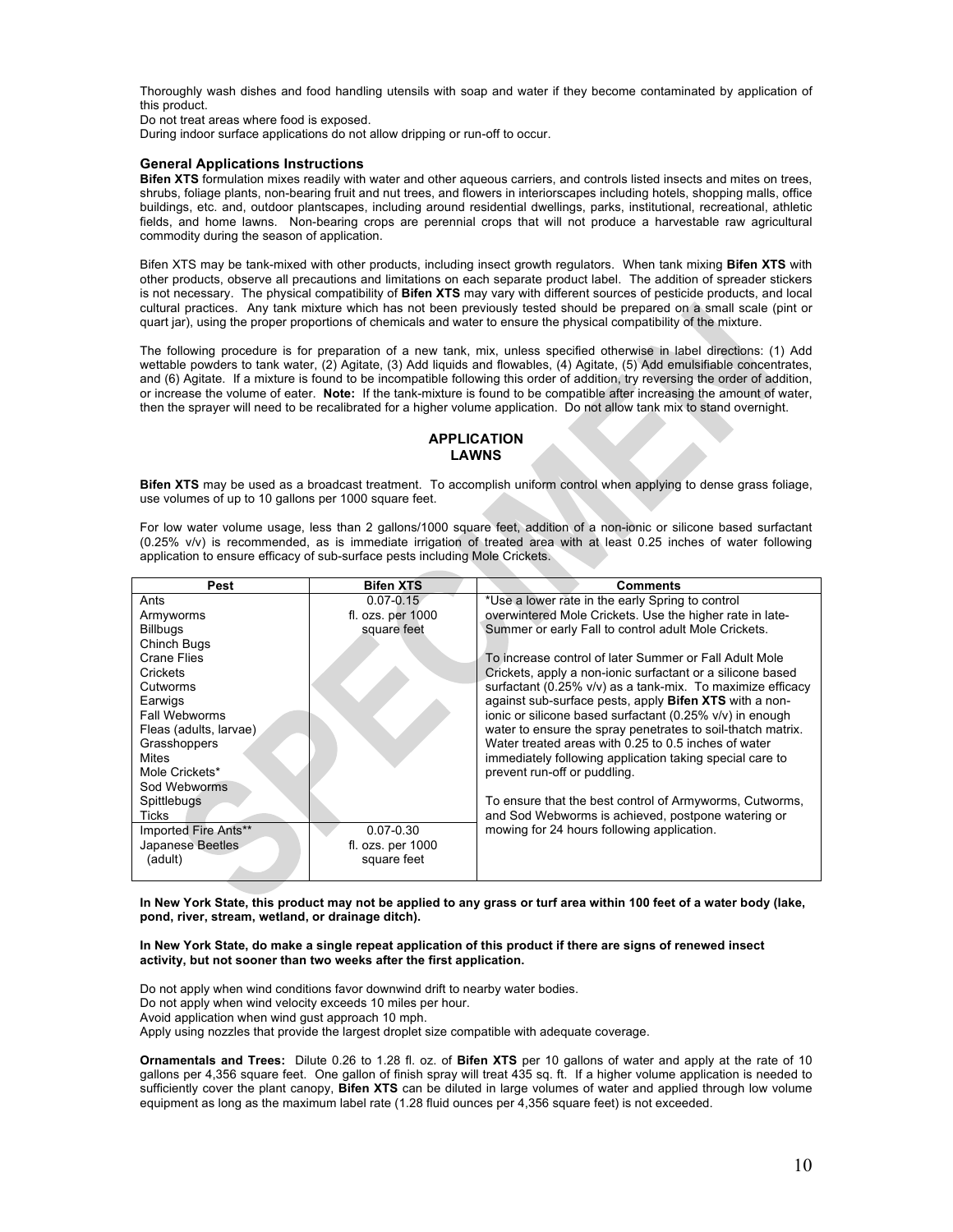#### **ORNAMENTAL APPLICATION RATES**

| <b>Pests</b>                                                                                                                                                                                                                                                                                                                                                                                                                                                                                                                                                                                                                                                                                                                  | Rate                         |                               | <b>Comments</b>                                                                                                                                                                                                                                                                                                                                                                                                                                                                                                                                                                                                                                                                                                                                                                                                                                                                                                                                                                                                                                               |
|-------------------------------------------------------------------------------------------------------------------------------------------------------------------------------------------------------------------------------------------------------------------------------------------------------------------------------------------------------------------------------------------------------------------------------------------------------------------------------------------------------------------------------------------------------------------------------------------------------------------------------------------------------------------------------------------------------------------------------|------------------------------|-------------------------------|---------------------------------------------------------------------------------------------------------------------------------------------------------------------------------------------------------------------------------------------------------------------------------------------------------------------------------------------------------------------------------------------------------------------------------------------------------------------------------------------------------------------------------------------------------------------------------------------------------------------------------------------------------------------------------------------------------------------------------------------------------------------------------------------------------------------------------------------------------------------------------------------------------------------------------------------------------------------------------------------------------------------------------------------------------------|
|                                                                                                                                                                                                                                                                                                                                                                                                                                                                                                                                                                                                                                                                                                                               | Lb./ai<br>10 Gallons         | <b>FI. Oz./</b><br>10 Gallons |                                                                                                                                                                                                                                                                                                                                                                                                                                                                                                                                                                                                                                                                                                                                                                                                                                                                                                                                                                                                                                                               |
| Ants<br>Aphids<br>Bagworms<br><b>Black Vine Weevil (Adults)</b><br><b>Brown Soft Scales</b><br><b>Broad Mites</b><br><b>Budworms</b><br>California Red Scale (crawlers)<br>Centipedes<br><b>Clover Mites</b><br>Crickets<br>Cutworms<br>Earwigs<br>Elm Leaf Beetles<br>Fall Webworms<br>Flea Beetles<br>Fungus Gnats (adults)<br>Grasshoppers<br>Lace Bugs<br>Leafhoppers<br>Leaf feeding Caterpillars<br>Mealybugs<br>Millipedes<br>Mole Crickets*<br><b>Orchid Weevils</b><br>Pillbugs<br>Pine Needle Scales (crawlers)<br>Plant Bugs (incl. Lygus spp)<br>San Jose Scales (crawlers)<br>Sowbugs<br>Spiders<br>Spittlebugs<br><b>Tent Caterpillars</b><br><b>Tip Moths</b><br>Weevils<br>Whiteflies<br><b>Citrus Thrips</b> | 0.004<br>to<br>0.02<br>0.006 | 0.26<br>to<br>1.28<br>0.38    | Apply the specified rate as a full<br>coverage foliar spray. As foliage and<br>pest pressure increases, repeat<br>application as needed using higher<br>rates.<br>Bagworm Control: Treat when larvae<br>start to hatch. Spray larvae directly.<br>Applications will be most successful if<br>they are made when the larvae are<br>young.<br>Scale Crawler and Twig Borer Control:<br>Treat trunks, stems, and twigs along<br>with plant foliage.<br>Before treating an entire planting, treat<br>a small amount of plants and observe<br>for one week since certain cultivars<br>may be sensitive to the final spray<br>solution.<br>To prevent or postpone pest<br>resistance to Bifen XTS, it is<br>recommended to use an alternate<br>class of chemistry.<br>To achieve complete coverage, make<br>sure enough water is used. Normal<br>use rates are 10 gallons of spray per<br>4,356 sq. ft.<br><b>Black Vine Weevil and Fungus Gnat</b><br>Larvae Control: Apply as a drench at<br>the rate of approximately 8 oz. of<br>finished spray per 6 inch pot. |
| Beet Armyworm<br>Diaprepes (larvae, adult)<br>European Red Mite<br>Leafrollers<br><b>Spider Mites</b><br><b>Thrips</b><br><b>Twig Borers</b>                                                                                                                                                                                                                                                                                                                                                                                                                                                                                                                                                                                  | to<br>0.02                   | to<br>1.28                    | *Overwintered Mole Cricket Control:<br>Early Spring-use the lower rate<br>Late-Summer or early Fall-use the<br>higher rate.                                                                                                                                                                                                                                                                                                                                                                                                                                                                                                                                                                                                                                                                                                                                                                                                                                                                                                                                   |
| Japanese Beetles (adult)<br>Leafminers<br>Pecan Leaf Scorch Mite<br>Black Vine Weevil (larvae)<br>Fungus Gnats (larvae)                                                                                                                                                                                                                                                                                                                                                                                                                                                                                                                                                                                                       | 0.01<br>to<br>0.02           | 0.64<br>to<br>1.28            |                                                                                                                                                                                                                                                                                                                                                                                                                                                                                                                                                                                                                                                                                                                                                                                                                                                                                                                                                                                                                                                               |

#### **Pest Control on Outside Surfaces and Around Buildings**

Follow Additional Application Restrictions for Residential Outdoor Surface and Space Sprays under DIRECTIONS FOR USE.

Applications to vertical exterior surfaces (e.g., foundations) are permitted to a maximum height of 3 feet from ground level. Sections of vertical exterior surfaces that abut non-porous horizontal surfaces can only be treated if either 1) these sections are protected from rainfall and spray from sprinklers or 2) they do not drain into a sewer, storm drain, or curbside gutter (e.g., not to sections that abut driveways or sidewalks that drain into streets).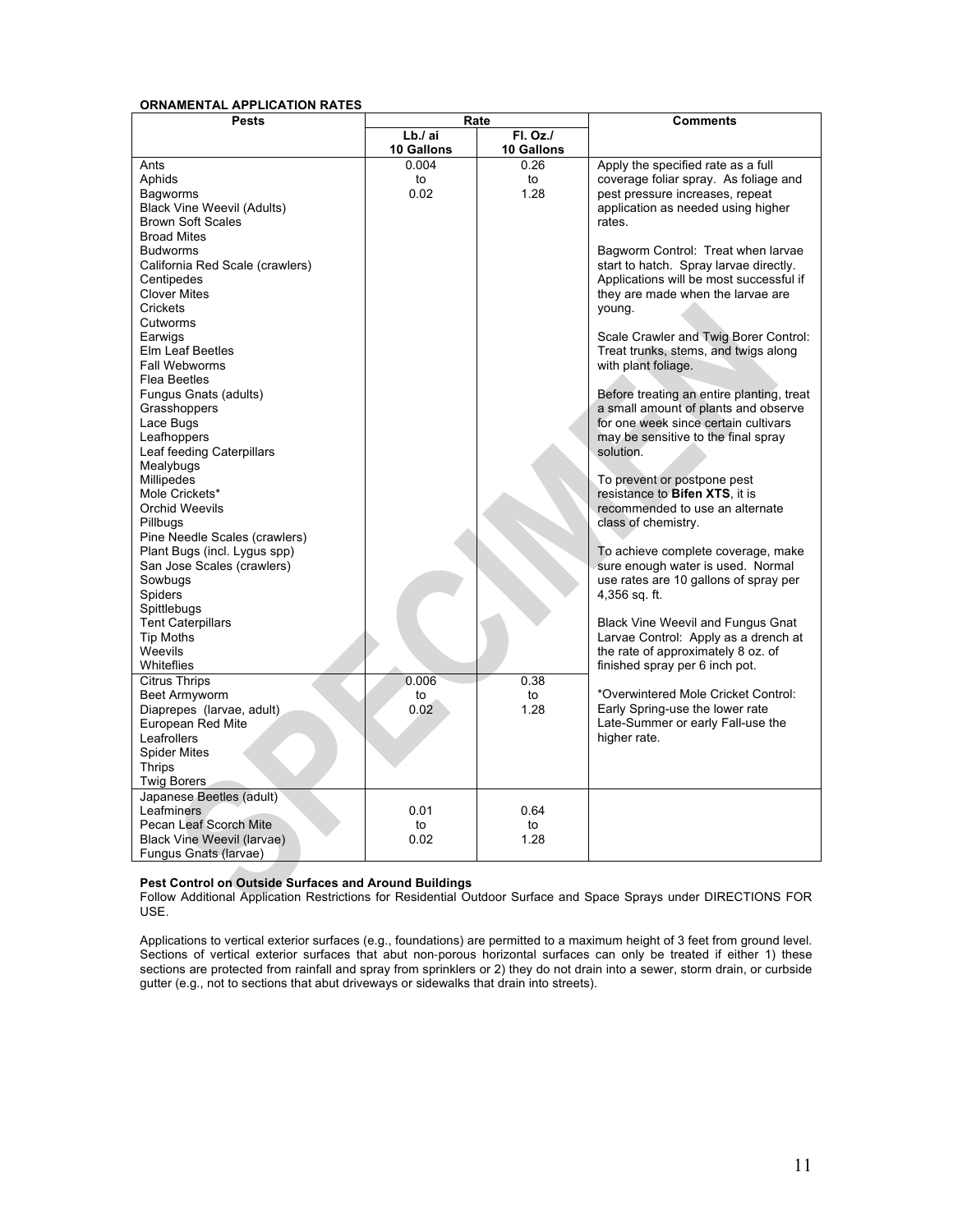| <b>Use Sites</b>            | <b>Pests</b>            | Rate                            | <b>Comments</b>                  |
|-----------------------------|-------------------------|---------------------------------|----------------------------------|
| Including:                  | Ants (Carpenter Ants    | For a 0.03% dilution mix        | Apply Bifen XTS as a             |
| Outdoor siding              | and Fire Ants)          | $1/6$ fl. oz. / 1 gal. water    | residual spray using a 0.03 to   |
| Foundations                 | Armyworms               | $(1$ fluid oz. = 2 tablespoons) | 0.06% dilution.                  |
| Porches                     | <b>Bees</b>             |                                 |                                  |
| Window frames               | Centipedes              |                                 | Do not use household             |
| Overhang and eaves          | Chiggers                |                                 | utensils to measure <b>Bifen</b> |
| Patios                      | Chinch Bugs             | For a 0.06% dilution mix        | <b>XTS</b>                       |
| Garages                     | <b>Clover Mites</b>     | 1/3 fl. oz. $/$ 1 gal. water    |                                  |
| Garbage sites               | Crickets                | $(1$ fluid oz. = 2 tablespoons) | For heavy pest infestation,      |
| Soil                        | Cutworms                |                                 | quicker knockdown or longer      |
| Trunks of woody ornamentals | Dichondra Flea Beetles  |                                 | residual control, use the        |
|                             | Earwigs                 |                                 | higher rate.                     |
| Lawns next to:              | European Crane Flies    |                                 |                                  |
| Private houses              | Grasshoppers            |                                 | To sustain effectiveness.        |
| <b>Duplexes</b>             | <b>Hornets</b>          |                                 | repeat treatment as needed.      |
| Townhomes                   | Millipedes              |                                 |                                  |
| Condos                      | Mosquitoes              |                                 |                                  |
| Trailers                    | Moths                   |                                 |                                  |
| Apartments                  | Roaches (Cockroaches)   |                                 |                                  |
| Carports                    | Scorpions               |                                 |                                  |
| Garages                     | Sod Webworms            |                                 |                                  |
| Fence rows                  | Sowbugs (Pillbugs)      |                                 |                                  |
| Utility sheds               | Spiders (Black Widow    |                                 |                                  |
| Barns                       | Spiders)                |                                 |                                  |
|                             | Springtails             |                                 |                                  |
| Residential and non-        | <b>Ticks (Brown Dog</b> |                                 |                                  |
| commercial structures       | Ticks)                  |                                 |                                  |
| Areas where pests gather or | Wasps                   |                                 |                                  |
| have been seen              |                         |                                 |                                  |

**Perimeter Treatment:** Apply to a 10 foot wide band of soil and vegetation around and next to the structure, and treat the foundation of the structure to a height of 2 to 3 feet. Use a spray volume of 2 to 10 gals. of dilution per 1000 sq. ft. If foliage is thick or there is mulch or leaf litter nearby, higher volumes of water may be necessary. If certain pests such as Gypsy Moth adults and caterpillars, Boxelder Bugs, Elm Leaf Beetles, Earwigs or Silverfish are nearby, apply to house siding.

For sections of foundation that abut non-porous horizontal surfaces, the treated areas must be protected from rainfall and spray from sprinklers or they do not drain into a sewer, storm drain, or curbside gutter (e.g. not to sections that abut driveways or sidewalks that drain into streets.)

**For Optimal Control of Ant and Fire Ant Mounds use Bifen XTS 0.06% dilution as Drench Method:** Sprinkle the mound**,** using 1-2 gallons of dilution, until it is wet and apply to a 4 foot diameter circle around the mound. When treating mounds larger than 12", use the higher volume. Do not treat in the heat of the day and for optimum results, apply in cool weather, such as in early morning or late evening hours.

**Application to Home Lawns:** Apply **Bifen XTS** as a broadcast treatment in 2 to 10 gallons of carrier per 1000 sq. ft. When treating thick grass foliage, use higher volumes to get complete, uniform coverage.

**Attention:** Keep children and pets off treated areas following application until the spray has dried.

# **TRUNK SPRAYS TO ORNAMENTAL TREES**

**To control** *Dendroctonus* **bark beetles such as Black turpentine beetle, mountain pine beetle, western pine tip beetle, southern pine tip beetle, and engraver beetles (***lps* **spp.)**

**Preventative Control:** In the spring, or when trees nearby have become infested posing a threat, treat the trunk of the tree with a hydraulic sprayer using a mixture that contains 1.0 to 2.0 pints of **Bifen XTS** per 100 gallons (0.25 to 0.5 lbs. ai/100 gallons) of water. Treat the main trunk from the base of the tree to at least halfway into the live crown spraying the tree directly and until the bark is completely wet (usually 1 to 4 gallons of spray per tree). Do not apply more than 0.2 lbs. ai (12.8 fl. oz.) of **Bifen XTS** to trees per acre. If reinfestation is probable it may be necessary to repeat treatment. Depending on certain local variables and target pests, application rates and timing will differ. Check with your local State Extension specialist or other qualified expert for specific recommendations.

**Treatment of Infested Trees:** To control emerging brood, treat trees that still have beetles in the bark by using a spray mixture containing 2.0 pints of **Bifen XTS** per 100 gallons of water. Treat the main trunk from the base of the tree to at least halfway into the live crown spraying the tree directly and until the bark is completely wet (usually 1 to 4 gallons of spray per tree). Do not apply more than 0.2 lbs. ai (12.8 fl. oz.) of **Bifen XTS** to trees per acre. Trees that have needles that have all turned brown normally have been vacated and should not be treated unless infestation is evident. Scrape off the outer bark to determine whether or not the tree is infested. If trunks are currently infested, fell the infested trees and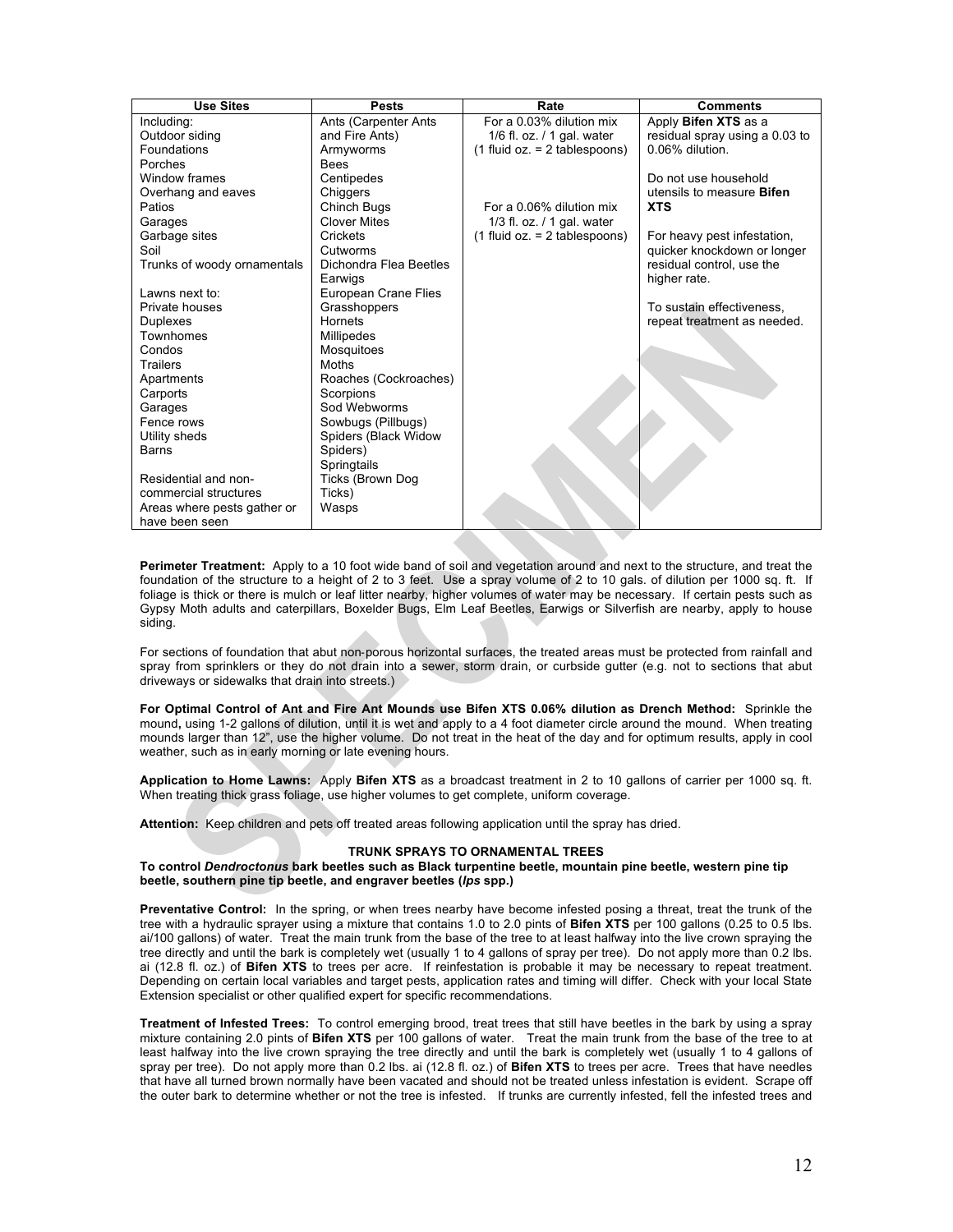cut into sections. Spray the trunk and large limbs of the sections thoroughly to treat the entire surface area. Do not apply more than 0.2 lbs. ai (12.8 fl. oz.) of **Bifen XTS** per acre.

#### **To control other beetles including Ambrosia beetles, elm bark beetles and Emerald Ash borer**

**Preventative Control:** In the early spring or before adult beetle flight and tree infestation, treat the trunk, scaffolding and limbs of the tree with a hydraulic sprayer using a spray mixture containing 1.0 to 2.0 pints of the product per 100 gallons (0.25 to 0.5 lbs. ai/100 gallons) of water. Spray the tree until the bark is completely wet (usually 6 to 12 gallons of spray per tree). Do not to apply more than 0.2 lbs. ai to trees per acre. If reinfestation is probable it may be necessary to repeat treatment. Depending on certain local variables and target pests, application rates and timing will differ. Check with your local State Extension specialist or other qualified expert for specific recommendations.

# **OTHER BORERS ON ORNAMENTAL TREES**

To control other boring insects see the table below. Depending on geographic location and environmental conditions, application rate and timing will differ. Spray the tree until the bark is completely wet (usually1 to 4 gallons of spray per tree). Do not apply more than 100 gallons of diluted spray mixture to trees on a treated acre. Check with your local State Extension specialist or other qualified expert for specific recommendations.

| Pest                                | Rate                | <b>Comments</b>                 |
|-------------------------------------|---------------------|---------------------------------|
| Clearwing Moth borers               | 6.4 to 12.8 fl. oz. | Treat trunks and lower branches |
| Ash borer, banded ash clearwing,    | per                 | before adult emergence.         |
| Dogwood borer, Lesser peachtree     | 100 gallons         |                                 |
| Borer, Lilac borer, Oak borer       |                     |                                 |
| Coleopteran borers                  | 6.4 to 12.8 fl. oz. |                                 |
| Bronze birch borer, Flatheaded      | per                 |                                 |
| Appletree borer                     | 100 gallons         |                                 |
| For maximum residual control of the | 12.8 fl. oz.        |                                 |
| above listed pests.                 | per                 |                                 |
|                                     | 100 gallons         |                                 |

# **STORAGE AND DISPOSAL**

Do not contaminate water, food or feed by storage or disposal.

**Storage and Spill Procedures:** Store upright at room temperature. Avoid exposure to extreme temperatures. In case of spillage or leakages, soak up with an absorbent material such as sand, sawdust, earth, Fuller's earth, etc. Dispose of with chemical waste.

**Pesticide Disposal:** Pesticide, spray mixture or rinse water that cannot be used according to label instructions must be disposed of at or by an approved waste disposal facility.

#### **Container Disposal:**

**For Containers equal to or less than 5 Gallons:** Nonrefillable container. Do not reuse or refill this container. Clean container promptly after emptying. Triple rinse as follows: Empty the remaining contents into application equipment or a mix tank and drain for 10 seconds after the flow begins to drip. Fill the container ¼ full with water and recap. Shake for 10 seconds. Pour rinsate into application equipment or a mix tank or store rinsate for later use or disposal. Drain for 10 seconds after the flow begins to drip. Repeat this procedure two more times. Offer for recycling if available. If recycling is not available: then dispose of container in a sanitary landfill or, if allowed by State and local authorities, by burning. If burned, stay out of smoke.

**For Containers greater than 5 Gallons:** Nonrefillable container. Do not reuse or refill this container. Clean container promptly after emptying. Triple rinse as follows: Empty the remaining contents into application equipment or a mix tank. Fill the container 1/4 full with water. Replace and tighten closures. Tip container on its side and roll it back and forth, ensuring at least one complete revolution, for 30 seconds. Stand the container on its end and tip it back and forth several times. Turn the container over onto its other end and tip it back and forth several times. Empty the rinsate into application equipment or a mix tank or store rinsate for later use or disposal. Repeat this procedure two more times. Offer for recycling if available. If recycling is not available: then dispose of container in a sanitary landfill or, if allowed by State and local authorities, by burning. If burned, stay out of smoke.

**For Bulk containers: (Refillable Container)** Refill this container with pesticides only. Do not reuse this container for any other purpose*.* Cleaning the container before final disposal is the responsibility of the person disposing of the container. Cleaning before refilling is the responsibility of the re-filler. To clean the container before final disposal, empty the remaining contents from this container into application equipment or mix tank. Fill the container about 10 percent full with water. Agitate vigorously or re-circulate water with the pump for 2 minutes. Pour or pump rinsate into application equipment or rinsate collection system. Repeat this procedure two more times.

**Distributors Should Sell in Original Packages Only.**